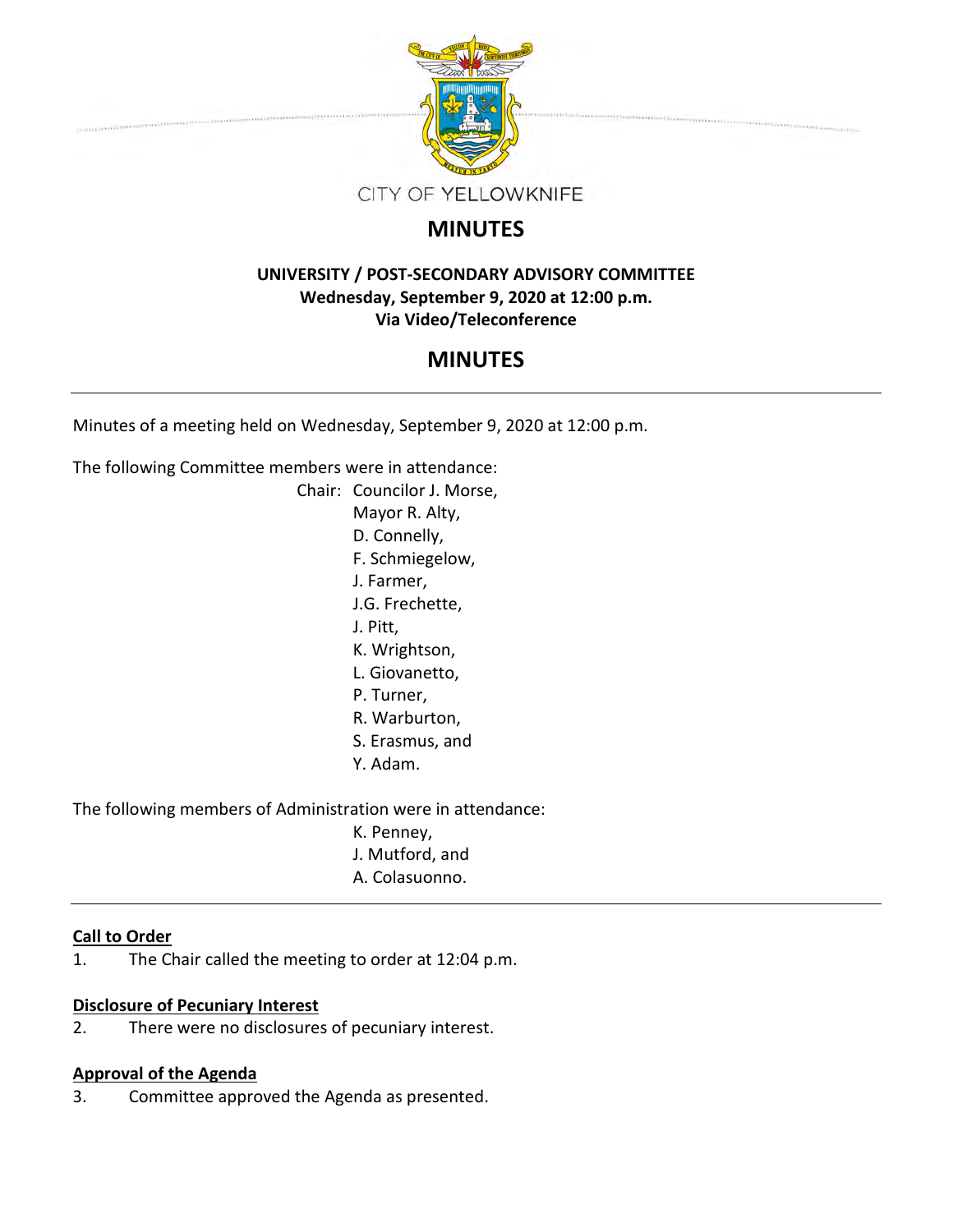

#### **Discussion and feedback re: Aurora College and Polytechnic University Governance**

4. Administration presented a summary of the Governance and Areas of Specialization Discussion papers from the Government of the Northwest Territories (GNWT).

Administration encouraged the Committee members to send individual submission to the GNWT to strengthen the Committee's resolve.

Committee noted that the Bicameral Governance model is unclear as to how the Board of Governors and the Senate would coordinate with one another. Details on what management and control is as it relates to the Board of Governors were lacking from the documentation. Concerns were raised that the Senate model could result in too many levels of governance for the size of the institution.

Committe noted the importance of giving the Board the flexibility to appoint ex-officio members. The intent is to ensure that partner institutions, such as the City of Yellowknife or other groups who have an interest in providing input to the Board, are able to do so.

Committee noted the similarities between the currently proposed governance structure and Yukon University's governance structure consisting of both Board of Governors and a Senate. It was noted that the indigenous representation component for the Yukon University is open to non-residents in recognition that there may be expertise outside of the Yukon Territory. The current proposed representative governance reads that indigenous representation would be exclusive to Northwest Territories (NWT) residents.

Committee recommended ensuring that Board members are comprised of individuals that represent different influences and principles. Members noted that employment with the GNWT should constitute an individual ineligible to serve as a member of the Board due to conflict of interest.

Committee discussed that indigenous representation should be expanded to include individuals outside of the NWT and made the following suggestions:

- a) Provide details of the term appointment for the indigenous representation including instances that could result to the removal of a member and create safeguards against it;
- b) Create more indigenous representation;
- c) Create a specific Elder representation on the Board; and
- d) Provide details for regional representation.

### **Discussion and feedback re: NWT Polytechnic University Initial Areas of Teaching and Research Specialization**

5. Committee noted that the Polytechnic University should offer social sciences such as politics, sociology and social work to attract more students. Such programming would establish a solid reputation for the University. As Yellowknife has a large population of public servants and understanding politics is essential.

Attraction of international students to add a revenue dimension to the University is imperative. International students make up a large component of the Canadian student body and bring diversity and skills to the university. Committee also noted that the nursing program at Aurora College was